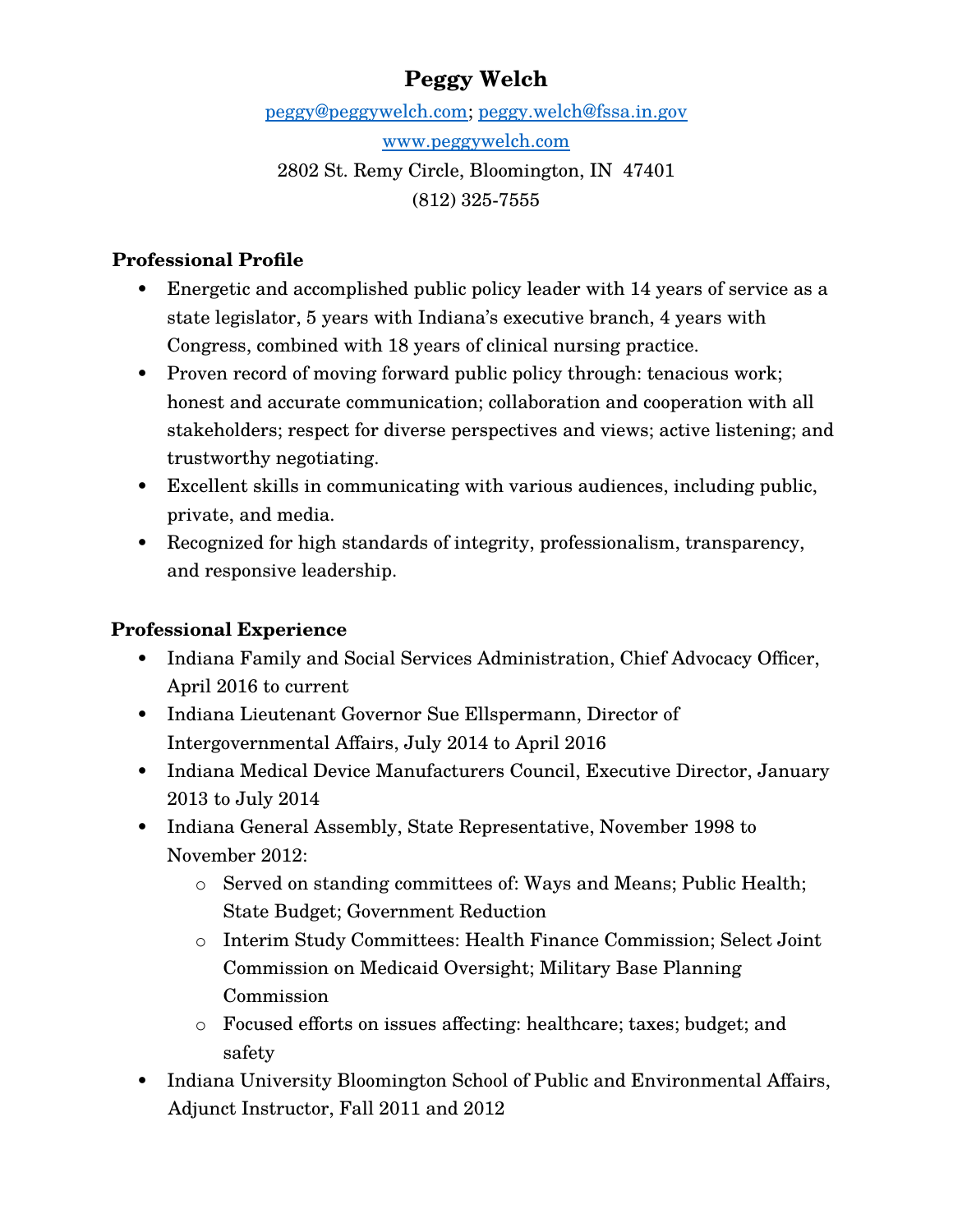- Indiana University Health Bloomington Hospital, Registered Nurse, July 1995 to November 2013. May to November 2013, floor nurse at Hospice House; October 1996 to May 2013, floor nurse, oncology unit; June 1995 to October 1996, floor nurse, critical care units; January to December 1997, part-time physician extender for two cardiovascular surgeons
- Indiana University Department of Theatre and Drama, Graduate Secretary, August 1991 to August 1994
- Monroe County Community School Corporation, Substitute Teacher, January 1991 to May 1991
- Lamaze of Bloomington, Inc., Certified Childbirth Educator, October 1983 to December 1994
- Monroe County Probation Department, First Director of the Monroe County Community Corrections Program and probation officer, October 1983 to December 1990
- Monroe County Community School Corporation, Substitute Teacher, August 1981 to April 1982
- United States Senator Thad Cochran, Legislative Assistant, Washington, DC, January 1979 to July 1981
- United States Representative Thad Cochran, Special Projects Coordinator and Caseworker, May 1977 to January 1979

#### **Current Activities**

- Milbank Memorial Fund Reforming States Group Steering Committee, Vice Co-Chair
- Indiana University Addictions Grand Challenge Advisory Board
- Salvation Army Bloomington Advisory Board
- Indiana Leadership Prayer Breakfast Advisory Board
- EDGE Mentoring, mentor for 5 young professional women
- Global Health Outreach, medical missions, Ghana, 5 years; Assistant Team Leader 2017, 2018, 2019
- Indiana Department of Corrections PLUS Board of Advisors (PLUS is a faith and character-based program for inmates)

### **Relevant Past Activities**

- Indiana First Lady Karen Pence's Luncheon Planning Committee for First Lady's Charitable Foundation
- Ghana Rural Integrated Development, U.S. Board of Directors
- International Conference on Missions, 2017 Prayer Chair